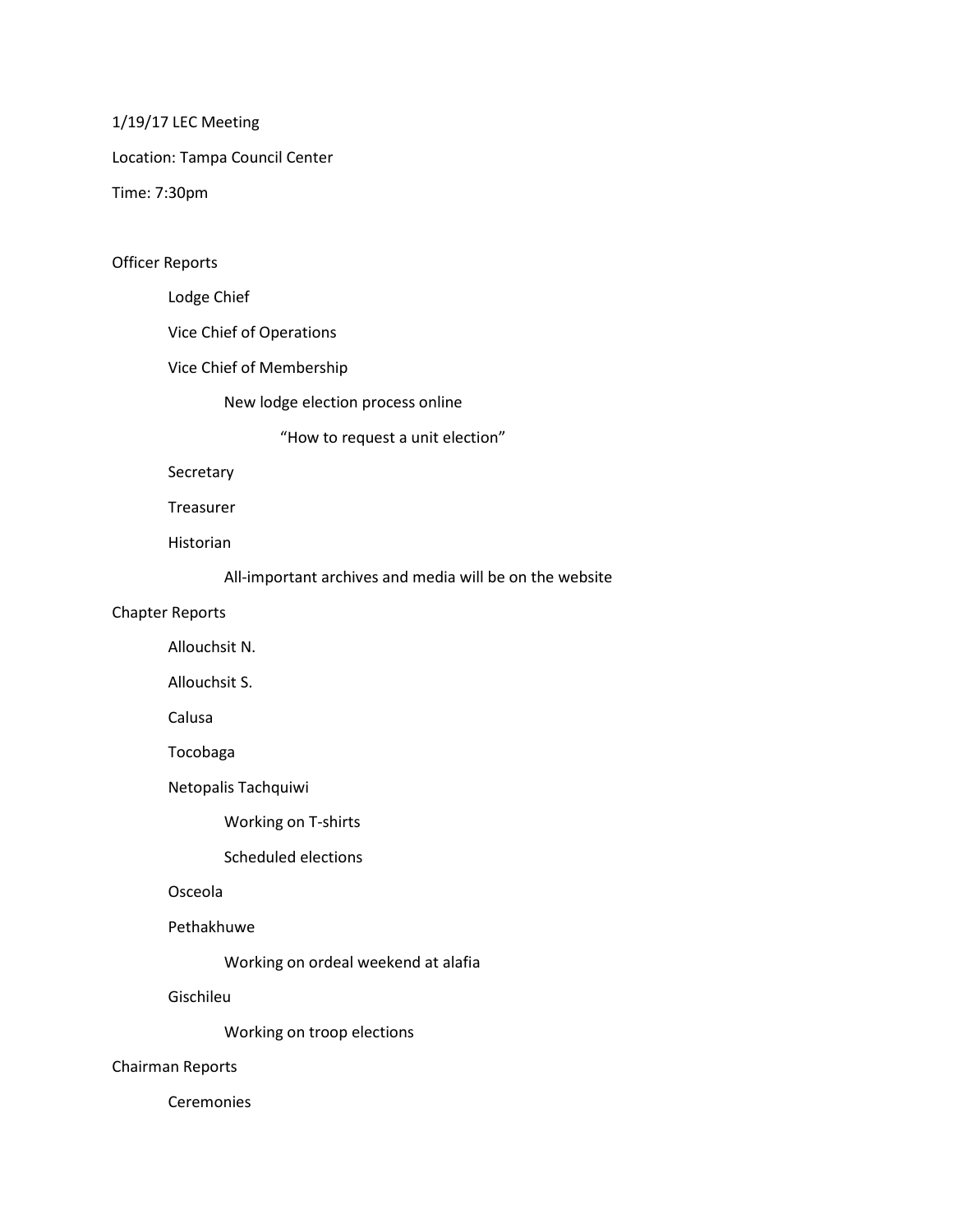### Weekend went well

## Communications and promotions

Newsletter

Articles needed before Monday the 23rd

#### Graphic Arts

Lodge flap ready

Need spring conclave set

2017-18 set

# Service

Bridge and stage removed and mostly rebuilt

Screens were replaced as much as possible

# Trading Post

Lodge Flap approved

Needs designs for other lodge items

#### Vigil

Working on keeping traditions

Using the Muskogee language

### Old Business

2017 Winter Conclave

34 ordeal candidates

7 brotherhood candidates

# Things to improve

Patch handout could have been smoother

More active in service projects

Advertising for the weekend

Service projects outside of camp

Communication before and during

More chapter focused games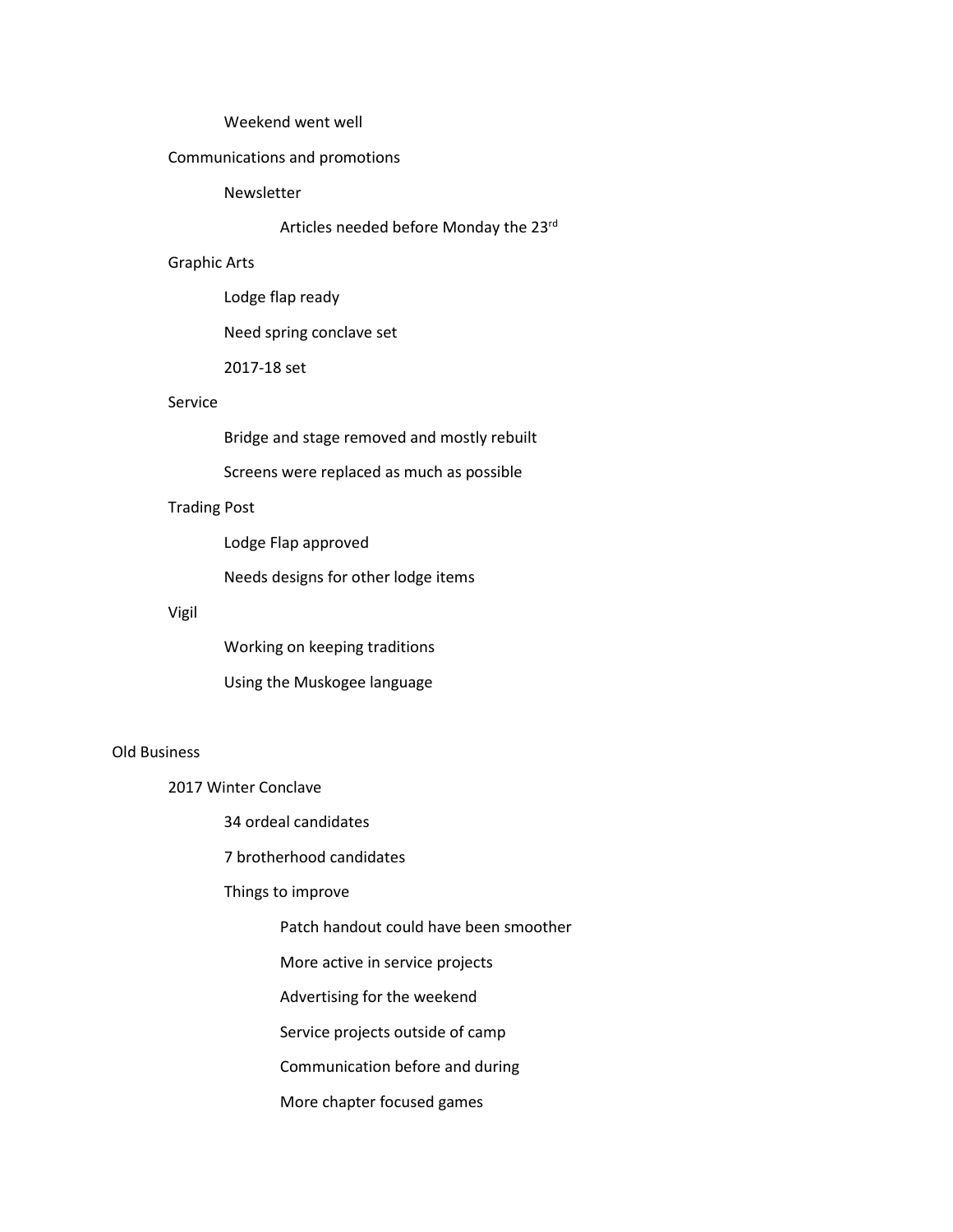Ordeal Process needs to be smoother

Schedule put on Facebook and sent out before the weekend

Stop

Hand out membership cards to Chapter advisors

More people at the ceremonies

Pre-Ordeal

Games in the different location

Not in dining hall

Assuming things

Leaving service projects unfinished

Radio chatter

## Continue

Work process sign-up sheets

Food

Candidates were on time to the ceremonies

Games with candidates before pre-ordeal

Candidate projects same as the normal projects (good/bad)

"Growing in Unity"

Meaningful service projects

#### Other comments

Not use radios

Treasurer would like to be given all receipts

### 2017-18 Event Patch set

2k17 Section Conference

Work weekends will be 8am – 5pm

Sign up on double-knot

#### New Business

Standard Lodge Flap

Trevor approves the lodge flap on the table to be the Standard Lodge Flap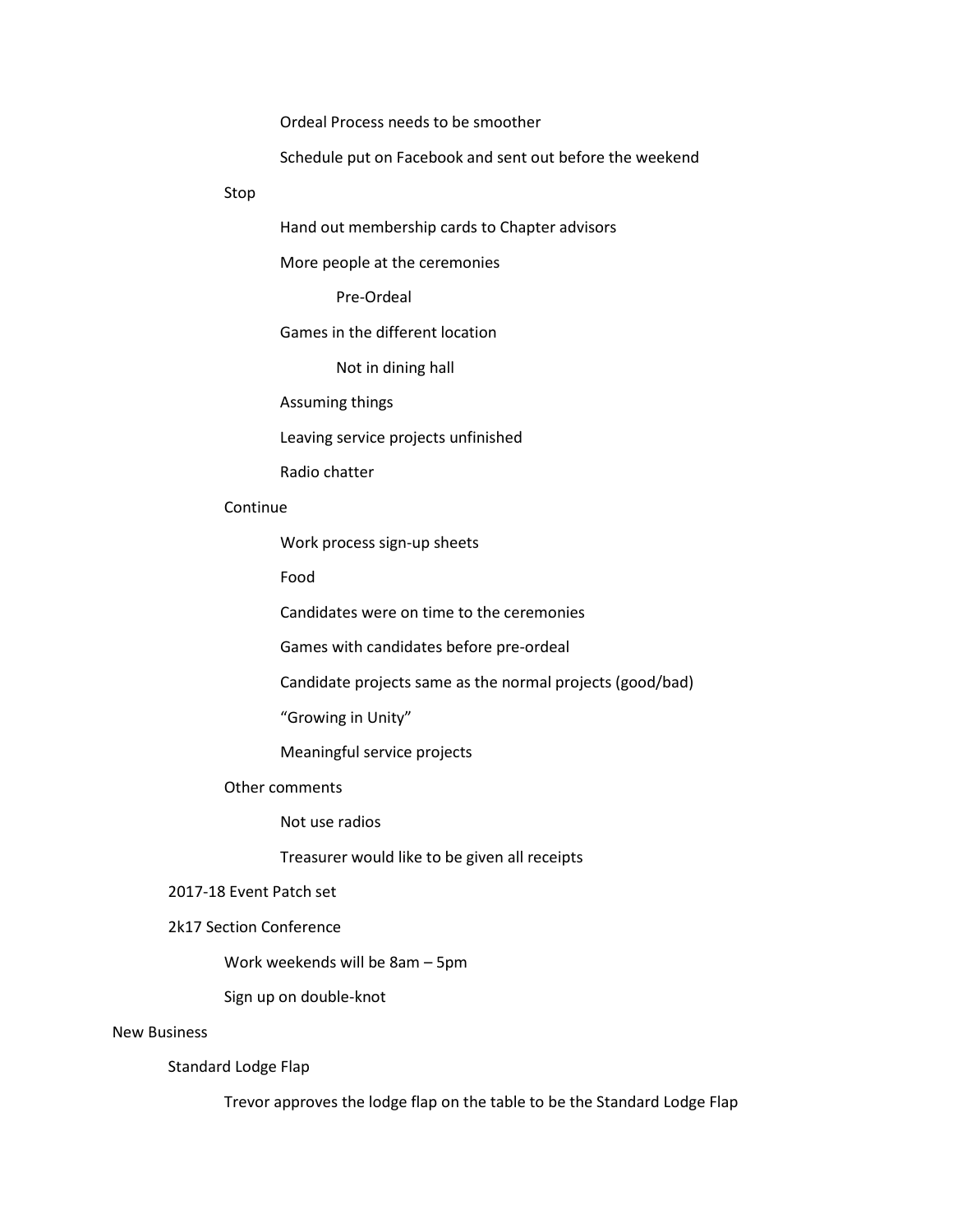Will Seconds

Shawn Calls to question

Tom seconds

### MOTION PASSES UNANIMOUSLY

No limit on price

Adam moves to set the price for the lodge flap to \$3

Brandon Seconds

Chaz moves to amend to leave the logistics and price up to the Trading post committee

Will Moves

James Seconds

Passes Unanimously

Motion passes unanimously

First Year Arrowman

Made by Lodge Chief and Secretary

In paper and on line

Patch given\

Ron- Pin on top of the bull

NOAC – Metal Pin

Regular Patch with First Year Arrowman

LEC email approval will be sent soon

How we can help build membership

Call people!

Someone go out to troops to talk to them

Utilize OA reps

Round tables promotions

Have advertisement at council events

Getting chapters more involved

Spend time working woth the chapter chiefs with set expectations

Groupme for LEC (Youth)